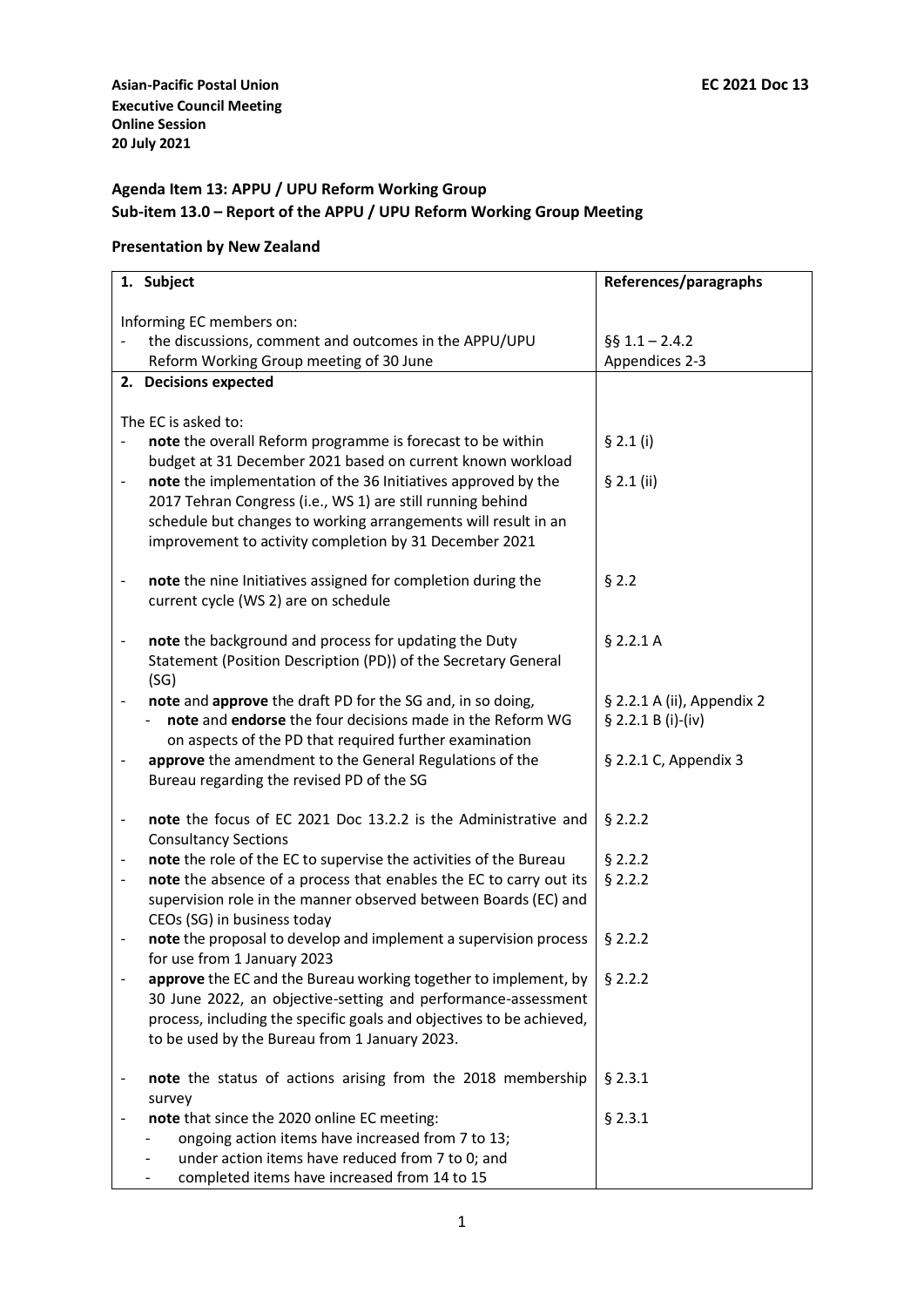|                              | <b>20 July 2021</b>                                                 |           |
|------------------------------|---------------------------------------------------------------------|-----------|
|                              | note the Reform WG has completed its work on the                    | $§$ 2.3.1 |
|                              | implementation of the 2018 membership survey                        |           |
|                              | note the areas where ongoing actions are targeted and the areas     | § 2.3.1   |
|                              | where actions have been taken                                       |           |
|                              | note that from the ongoing actions the two key areas are the        | $§$ 2.3.1 |
|                              | content and focus of EC meetings; and                               |           |
|                              | synergy, alignment, better use of resources between organs of       |           |
|                              | the Union                                                           |           |
|                              | approve the development of specific programmes to address the       | $§$ 2.3.1 |
|                              | two key areas (content and focus of EC meetings; synergy,           |           |
|                              | alignment, better use of resources between organs of the Union),    |           |
|                              | and that action and outcomes regarding these matters form part      |           |
|                              | of the accountabilities of the Bureau                               |           |
|                              | note the background to the three areas of work that were deferred   | $§$ 2.3.2 |
| $\blacksquare$               | by the 2018 and 2019 EC meetings                                    |           |
|                              | note the current status of the three areas of work                  | § 2.3.2   |
|                              | note that, as the three work items have now been taken care of      | § 2.3.2   |
|                              | through other arrangements, this area of activity (i.e., Workstream |           |
|                              | 3, Sub-item 13.3.2), will be discontinued.                          |           |
|                              |                                                                     |           |
|                              | note the background to the review of the APPU governing             | $§$ 2.3.3 |
|                              | documents                                                           |           |
|                              | note the following aspects of the assignment:                       | $§$ 2.3.3 |
|                              | personnel involved                                                  |           |
|                              | purpose                                                             |           |
|                              | scope                                                               |           |
|                              | method                                                              |           |
|                              | timing and initial progress                                         |           |
|                              |                                                                     |           |
| $\qquad \qquad \blacksquare$ | note the relocation of RTCAP from Singapore to Bangkok and the      | § 2.4.1   |
|                              | creation of the Consultancy Section as the organisational structure |           |
|                              | for the unit                                                        |           |
|                              | note the plan to direct and evaluate the work of the Consultancy    | $§$ 2.4.1 |
|                              | Section from July 2020 and provide an update report to the 2021     |           |
|                              | <b>EC or Congress</b>                                               |           |
| $\qquad \qquad \blacksquare$ | note the impact of COVID-19 on the Consultancy Section activities   | $§$ 2.4.1 |
|                              | and, in particular, that it has simply not been possible to achieve |           |
|                              | the intended work on direction and evaluation                       |           |
|                              | note the plan for the next year in terms of direction and           | § 2.4.1   |
|                              | evaluation of the Consultancy Section                               |           |
| $\qquad \qquad \blacksquare$ | note the initial discussion material for the sustainable future of  | \$2.4.2   |
|                              | the College using an Alternative Business Model to generate         |           |
|                              | feedback and options                                                |           |
|                              | note that member feedback has been held open to enable all          | § 2.4.2   |
|                              | interests to be captured up to the timing of the 2021 EC session,   |           |
|                              | and will be reported on verbally on 20 July                         |           |
|                              | note that a full summary of observations, options and               | $§$ 2.4.2 |
|                              | recommendations regarding HLSD work that has been undertaken        |           |
|                              | will be provided to the Bureau for assessment and action as         |           |
|                              | appropriate                                                         |           |
|                              |                                                                     |           |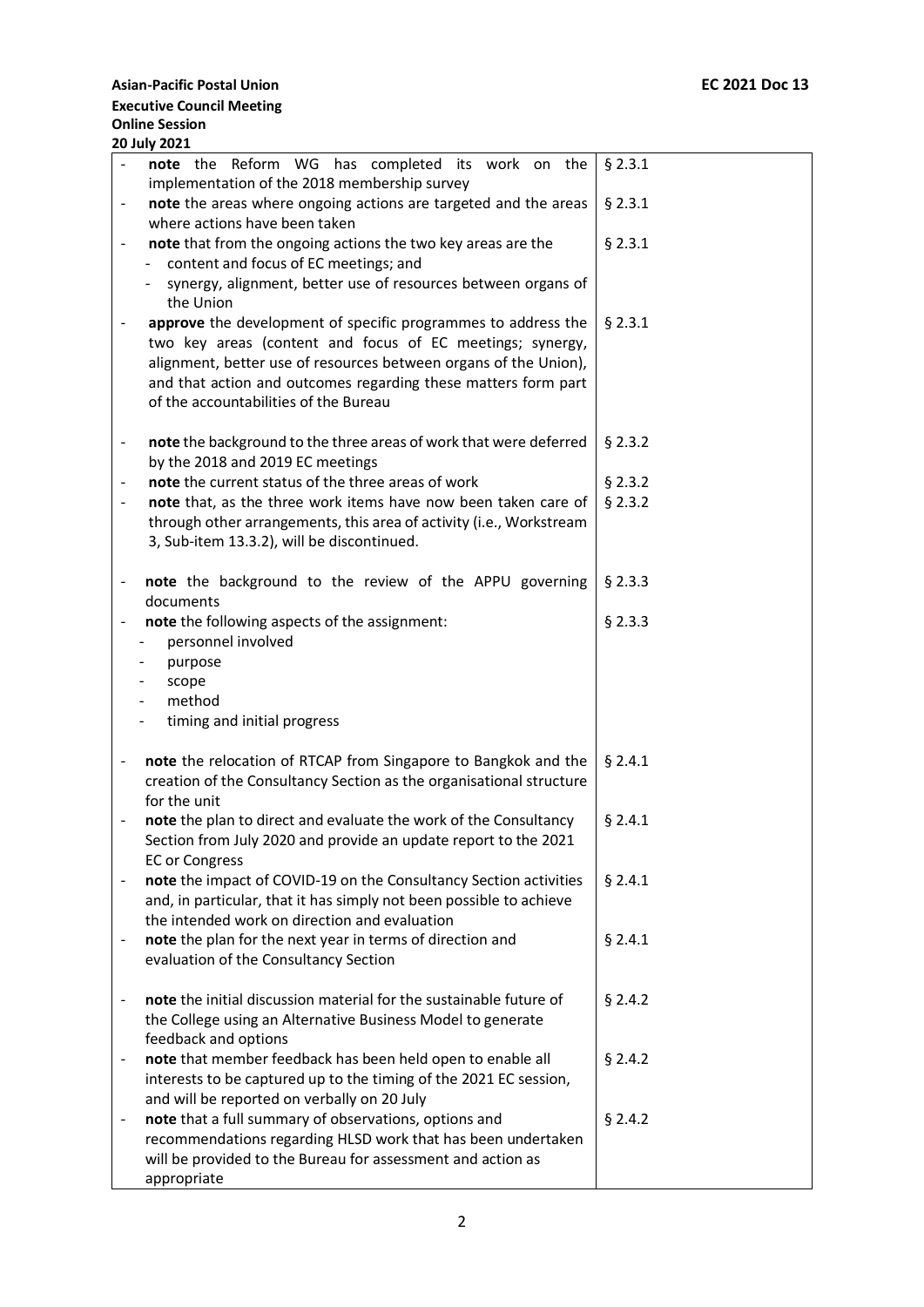### **1. Introduction**

- 1.1 The APPU/UPU Reform Working Group met on Wednesday 30 June 2021, through a virtual meeting. The members in attendance were Afghanistan, Australia, Bangladesh, Cambodia, China, Fiji, India, Indonesia, Iran, Japan, Korea, Malaysia, Nauru, New Zealand (Chair), Pakistan, Philippines, Singapore, Sri Lanka, Thailand, Vanuatu and Vietnam. APP participated as an Observer.
- 1.2 The agenda covered the following matters.
	- (i) Workstream 1 (WS 1) Monitoring the implementation of the 36 Initiatives from the Tehran Congress
		- (a) Report on activity and budget for the 36 Initiatives assigned at 2017 Tehran Congress (Doc 13.1 and Annex 1)
	- (ii) Workstream 2 (WS 2) Nine Initiatives assigned for completion by the Tehran Congress
		- (a) Report on status of the nine Initiatives carried over from the 2017 Tehran Congress (Doc 13.2)
		- (b) Updated Duty Statement (Position Description) for Secretary General (Doc 13.2.1)
		- (c) Setting Objectives and Assessing Performance (Secretary General and Bureau) (Doc 13.2.2)
	- (iii) Workstream 3 (WS 3) New work of a functional nature
		- (a) Update on 2018 membership survey (Doc 13.3.1)
		- (b) Work items deferred to 2020 by Da Nang and Tokyo EC meetings (Doc 13.3.2)
		- (c) Review of APPU governing documents (Doc 13.3.3)
	- (iv) Workstream 4 (WS 4) Items of an organisational / structural / resource nature
		- (a) Consultancy Section: direction and evaluation (Doc 13.4.1)
		- (b) Sustainable future for the College (Doc 13.4.2)
- 1.3 Prior to the commencement of the Agenda Items, the Secretary General made some brief comments. The text of his remarks is attached at Appendix 1.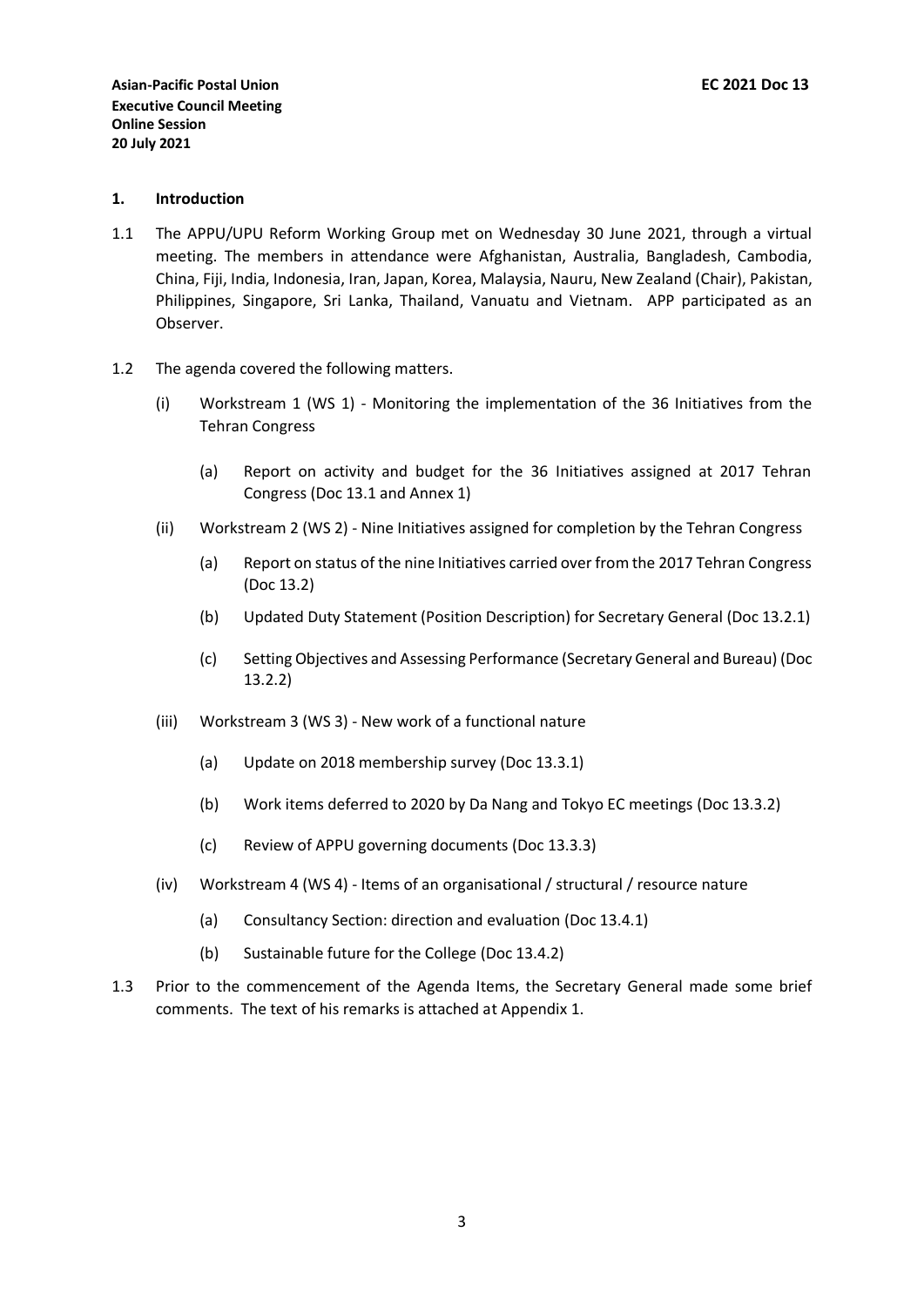## **2. Discussions and Decisions – APPU Reform**

# **2.1 WS 1 - Monitoring the implementation of the 36 Initiatives from the Tehran Congress (Doc 13.1 and Annex 1)**

The meeting **noted** the budget and activities position as at 31 May 2021. In particular:

- (i) Reform activity expenditure in 2021 is forecast to be in line with budget at year-end (based on current known workload).
- (ii) The core work programme of implementing the 36 Initiatives is still behind schedule but changes to working arrangements should see this improve by December 2021.

## **2.2 WS 2 - Nine Initiatives assigned for completion by the Tehran Congress (Doc 13.2)**

The meeting **noted**:

- (i) Five of the nine Initiatives had been completed.
- (ii) Two Initiatives were scheduled for action in 2022 due to the nature of the subject matter.
- (iii) A further two Initiatives were under action and were covered in separate documents i.e.,
	- Initiative 8.5 Update the Duty Statement for the Secretary General (EC 2021 Doc 13.2.1); and
	- Initiative 8.6 Process for EC Chair to set objectives for the Secretary General and Bureau and assess whether they have been met (EC 2021 Doc 13.2.2)

## **2.2.1 Initiative 8.5 - Update the Duty Statement for the Secretary General (Doc 13.2.1)**

## A. Background and action to be taken

A summary of action taken since the 2020 EC meeting was provided. This highlighted the consultation that had been made among members through which three relevant documents had been refined into a Position Description (PD) supported by a Supplementary Information document. The process for dealing with Doc 13.2.1 was outlined as follows.

- (i) The Reform WG would consider and make decisions on:
	- (a) four aspects of the PD that could not be resolved during the consultation; and
	- (b) a draft amendment to the General Regulations of the Bureau for the replacement of the current Duty Statement with the PD,
- (ii) The EC Plenary will be asked to approve the:
	- (a) draft PD including the four areas where the Reform WG had made decisions; and
	- (b) amendment to the General Regulations of the Bureau, and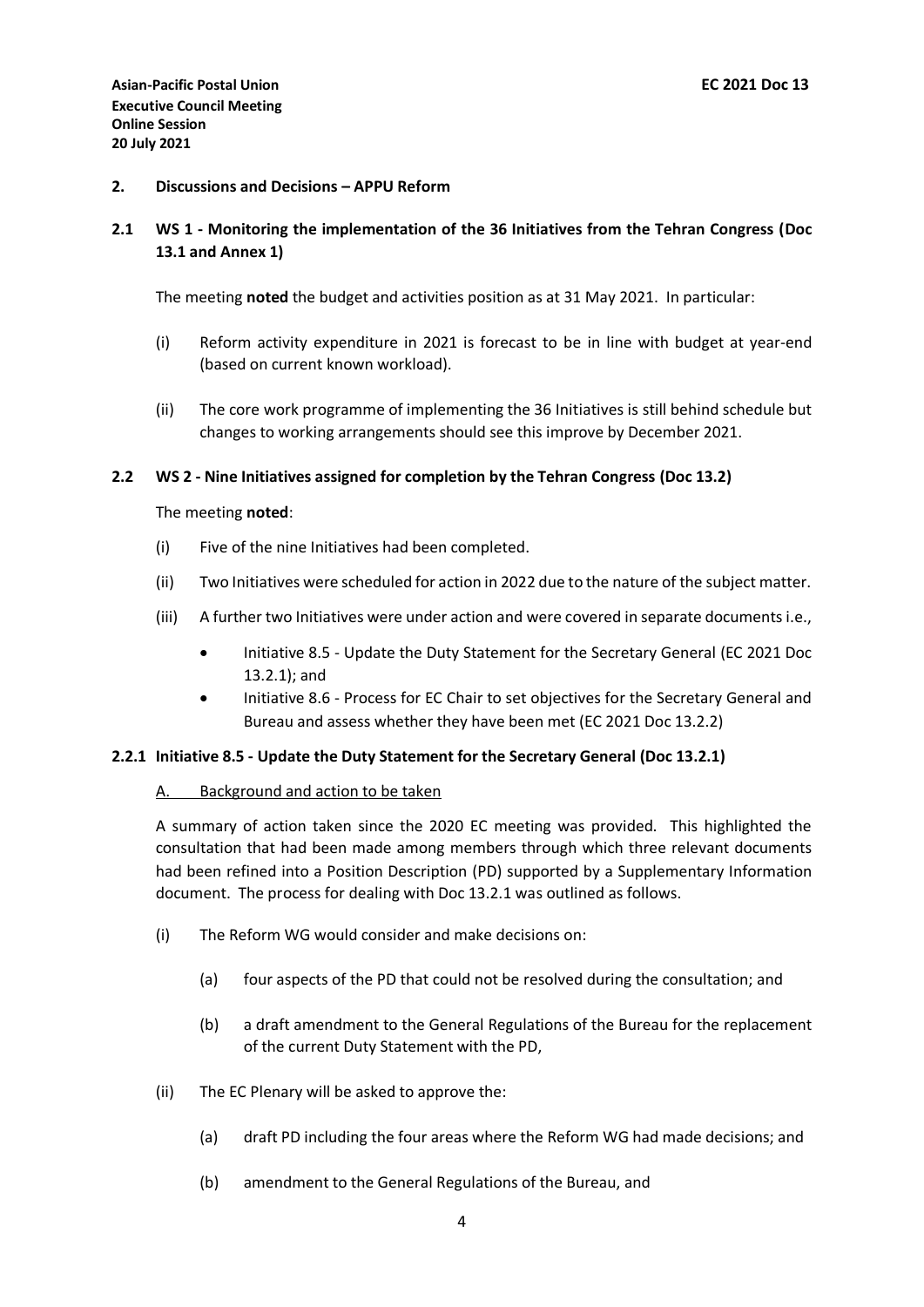- (iii) The Bureau will:
	- (a) make the physical amendment to the General Regulations of the Bureau; and
	- (b) update the documentation used in calling for applications for the SG role prior to the 2022 Congress.
- B. Decisions on four aspects of the PD that could not be resolved during the consultation
- (i) Proposal 1

Draft PD, Part 2: Experience and Qualifications: Academic

The WG **agreed** to add the following university degree or equivalent tertiary qualification fields of study: **" … economics, law, science, logistics … "**

The WG **noted** that the amended text to be submitted to the EC for endorsement is:

Holds a university degree or equivalent tertiary qualification in such fields as **economics, law, science, logistics,** business, education, accounting or marketing (an advantage but not essential)

(ii) Proposal 2

Draft PD, Part 2: Experience and Qualifications: Experience  $(1<sup>st</sup>$  clause)

Of the four options presented, the WG **agreed** to an amended version of Variant 4.

The WG **noted** that the amended text to be submitted to the EC for endorsement is:

Has had **significant** practical experience in management or executive training **in the postal sector or related business, or in the administrative sector, or experience in a coordinating role in an international postal organisation is relevant (as a preferred aspect).**

(iii) Proposal 3

Draft PD, Part 2: Experience and Qualifications: Experience (2nd clause)

Consensus could not be reached on any of the three options presented to the WG.

The WG **noted** that the current text remains unchanged i.e.,

Has held a senior position in the postal sector for at least five years.

The WG position will be submitted to the EC for endorsement.

(iv) Proposal 4

Draft PD, Part 2: Experience and Qualifications: Age (new provision)

A proposal to include a minimum guideline age of 40 was not adopted by the WG.

The WG **noted** that a minimum guideline age will not be included in the PD.

The WG position will be submitted to the EC for endorsement.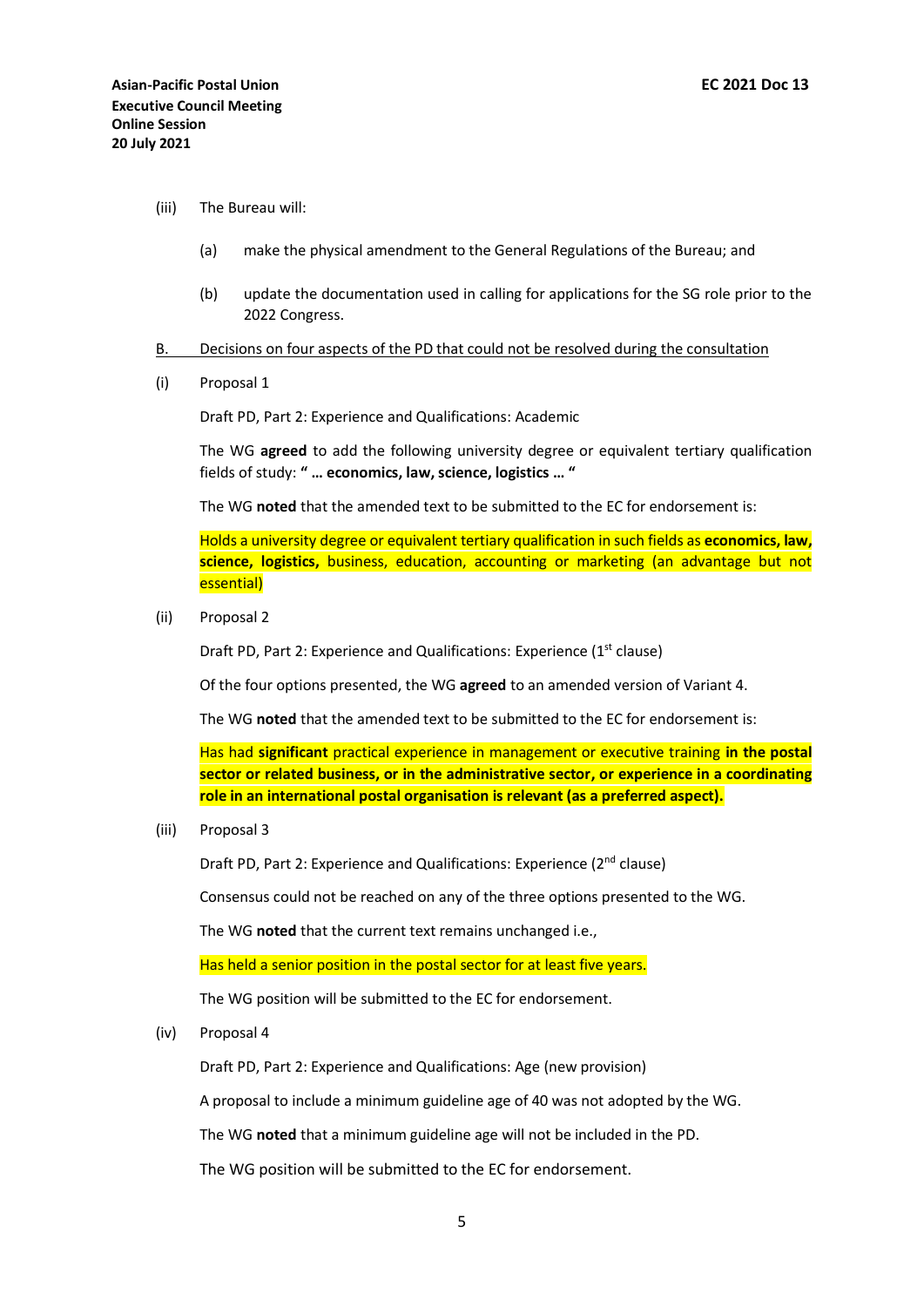## C. Decision on amendment to the General Regulations of the Bureau

The WG agreed that, pending EC approval of the draft PD, Article 9 of the General Regulations of the Bureau should be amended according to the following process.

- (i) Delete the current Duty Statement and replace it with Part 3 of the PD (Purpose of Position), Part 4 (Main Focuses of Position) and Part 5 (Key Result Areas).
- (ii) A Footnote to Article 9 be inserted stating that the full PD is appended to the General Regulations of the Bureau, including the Supplementary Information that is available for guidance to governments and candidates when there are calls for applications to fill the role.
- (iii) Addition of a clause in the General Regulations of the Bureau setting out the process for reviewing and amending the PD.

The WG **noted** the outline of the amendment to the General Regulations of the Bureau regarding the updated PD and that this would be submitted to the EC for approval (including a full text of the actual amendment).

### D. Reform WG decisions

The Reform WG made the following decisions for action by the EC as appropriate.

- note the background and process for updating the Duty Statement (Position Description (PD)) of the Secretary General (SG)
- note the final draft PD, including four matters that the Reform WG has made decisions on for endorsement by the EC
- approve the draft PD, including the Supplementary Information that assists governments and applicants when submitting candidatures for the role
- approve the amendment to the General Regulations of the APPU Bureau relating to the revised PD
- note the administrative work to be undertaken by the Bureau to conclude this Reform WG activity.

# **2.2.2 Initiative 8.6 - Process for EC Chair to set objectives for the Secretary General and Bureau and assess whether they have been met (Doc 13.2.2)**

This Initiative has its basis in the role of the EC to supervise the activities of the Bureau (as set out in the APPU General Regulations). Given that supervision is an active role that sets direction and reviews progress in relation to the agreed direction, there is no system in place for the Administrative and Consultancy Sections to be supervised by the EC. Doc 13.2.2 describes the general principles and processes for such a system.

The WG supported the principles set out in Doc 13.2.2. The decisions taken were to:

- note the focus of EC 2021 Doc 13.2.2 is the Administrative and Consultancy Sections
- note the role of the EC to supervise the activities of the Bureau
- note the absence of a process that enables the EC to carry out its supervision role in the manner observed between Boards (EC) and CEOs (SG) in business today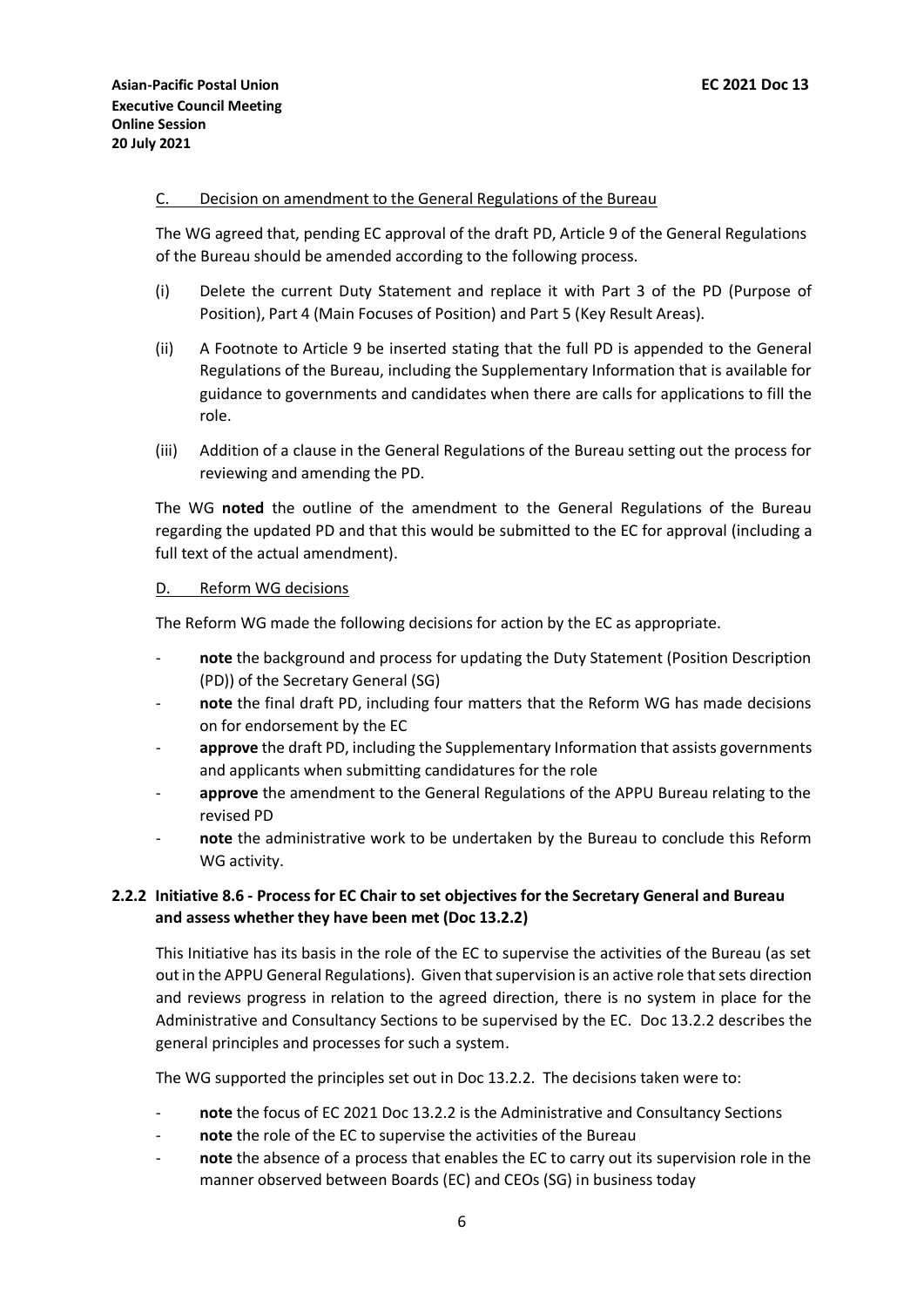- **note** the proposal to develop and implement a supervision process for use from 1 January 2023
- approve the EC and the Bureau working together to implement, by 30 June 2022, an objective-setting and performance-assessment process, including the specific goals and objectives to be achieved, to be used by the Bureau from 1 January 2023.

## **2.3 WS 3 - New work of a functional nature**

## **2.3.1 Update on 2018 Membership Survey (Doc 13.3.1)**

Implementation of the Survey has been completed. The key outcomes are:

- 13 items have been assigned to the Bureau for annual review in order to keep information and processes current. This will be beneficial for timeliness of material and quality of staff knowledge.
- 15 items were progressed as far as the WG could take them; a key category was four items assigned to the Bureau IT review.
- Two items were of a repetitive nature (i.e., raised frequently over the last six years at least). These are:
	- content and focus of EC meetings; and
	- synergy, alignment, better use of resources between organs of the Union.

The Reform WG took the following decisions.

- note the status of actions arising from the 2018 membership survey
- note that since the 2020 online EC meeting:
	- ongoing action items have increased from 7 to 13;
	- under action items have reduced from 7 to 0; and
	- completed items have increased from 14 to 15
- note the Reform WG has completed its work on the implementation of the 2018 membership survey
- note the areas where ongoing actions are targeted
- note the areas where actions have been taken
- note that from the ongoing actions the two key areas are the
	- content and focus of EC meetings; and
	- synergy, alignment, better use of resources between organs of the Union
- approve the development of specific programmes to address the two key areas (content and focus of EC meetings; synergy, alignment, better use of resources between organs of the Union), and that action and outcomes regarding these matters form part of the accountabilities of the Bureau

## **2.3.2 New work of a functional nature – other work items (Doc 13.3.2)**

Originally, there were three work items in this stream, the common thread being that they were items that had to be deferred due to workload on other reform topics. The three topics, with comment on current status, were: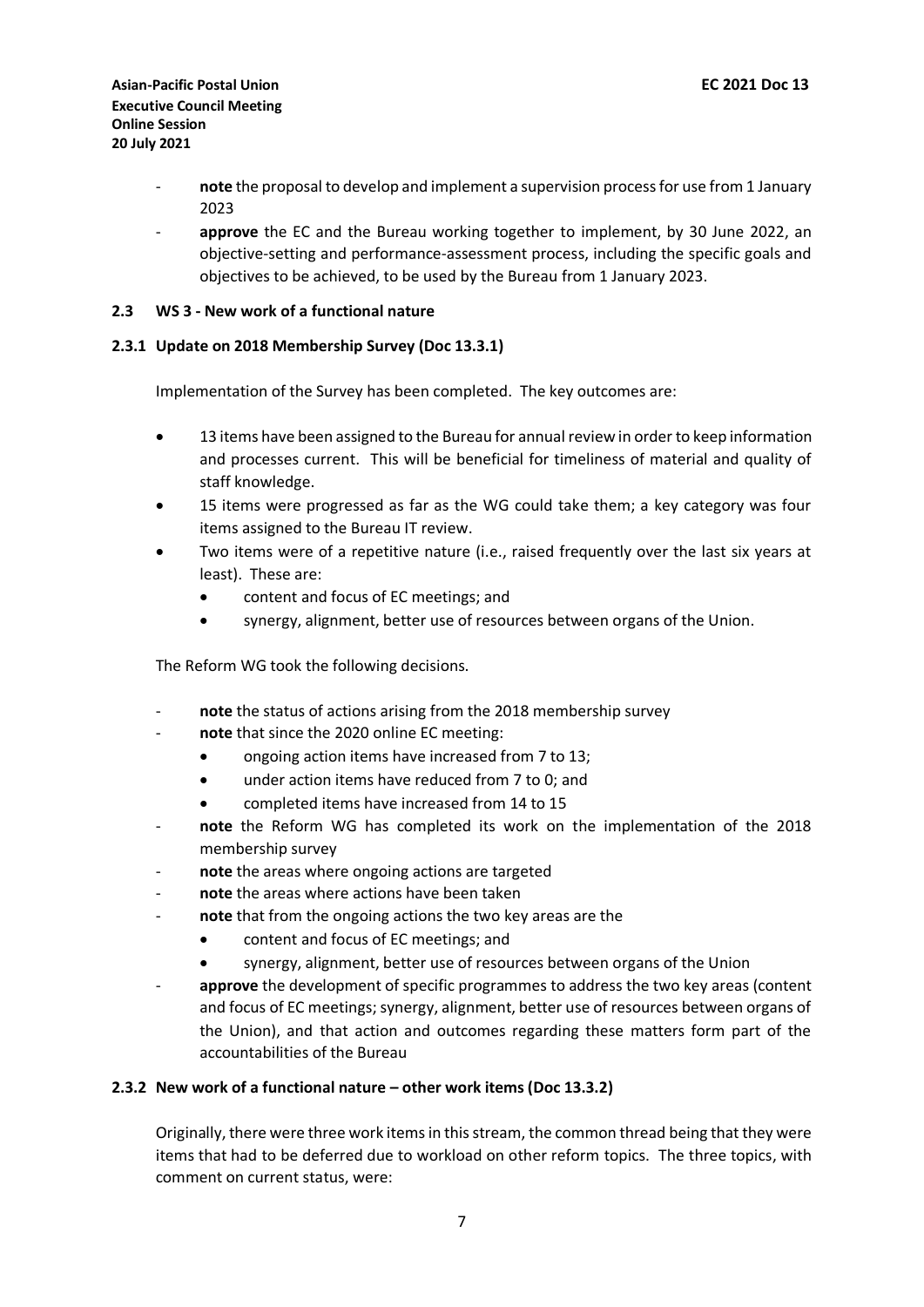- development of template documentation to assist the Bureau with routine activity: this has served its purpose, the Bureau is now in a much stronger position regarding processes etc. Accordingly, there is no need for a formal workstream; any requirement for assistance or advice can be done as BAU.
- review of APPU governing documentation: this is a major piece of work and has been assigned to its own workstream (13.3.3)
- enhancement of APPU website: tasks in this area have been assigned to the Bureau priority project "Review of Bureau IT".

The WG agreed that the workstream covering the three items could be discontinued.

Decisions taken by the Reform WG were:

- **note** the background to the three areas of work that were deferred by the 2018 and 2019 EC meetings
- note the current status of the three areas of work
- note that, as the three work items have now been taken care of through other arrangements, this area of activity (i.e., Workstream 3, Sub-item 13.3.2), will be discontinued.

### **2.3.3 New work of a functional nature – Review of APPU governing documents (Doc 13.3.3)**

The Union has a number of governing documents (Constitution (8 versions), General Regulations (9 versions), Bureau Regulations (3 types), Rules of Procedure (2 types), Agreements between the Bureau and Thai Government (4 versions), Reserve Funds (2 types)).

Many of the documents are inter-related. However, there has never been a comprehensive review to assess if cross-references and parent-child relationships are current and observed. Hence, the thorough review in this area of work.

Doc 13.3.3 set out the key purpose, personnel involved, work methods, timeline and progress, and issues that have emerged so far.

The decisions taken by the Reform WG were:

- note the background to the review of the APPU governing documents
- note the following aspects of the assignment:
	- personnel involved
	- purpose
	- scope
	- method
	- timing and initial progress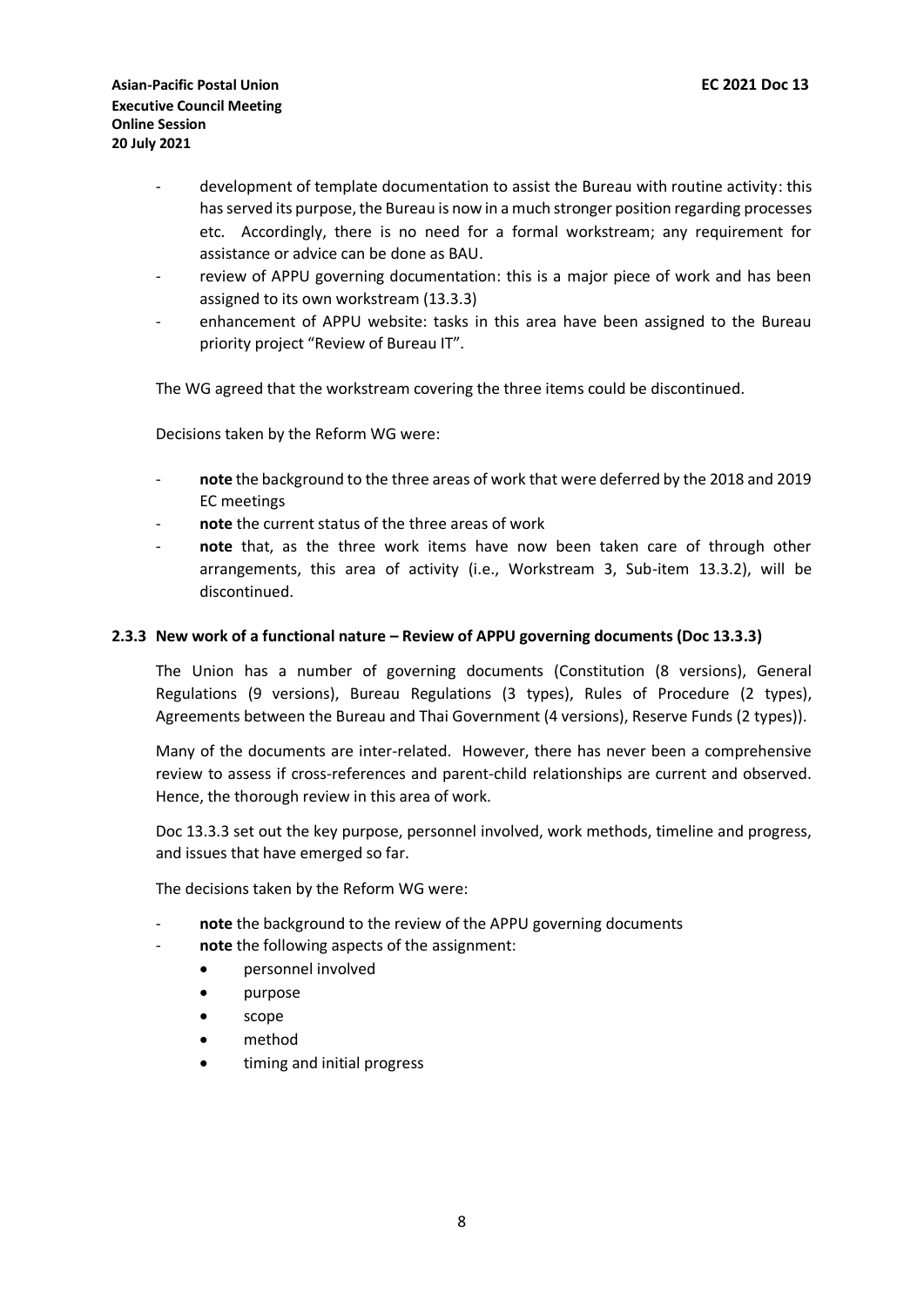## **2.4 WS 4 – Items of an organisational / structural / resource nature**

#### **2.4.1 Review of Consultancy Section: direction and evaluation (Doc 13.4.1)**

Doc 13.4.1 updated the WG on the relocation of RTCAP from Singapore to Bangkok in 2020. It drew attention to the request from the 2020 EC meeting for the work of the Consultancy Section (the organisational "home" for RTCAP) to be monitored in terms of direction and value, and a report furnished to the 2021 EC (via the Reform WG).

The WG was advised that the pandemic had prevented a lot of planned activity taking place. Hence the requested report could not be furnished. The jobholder concerned (Mr Tan Yong Chee) is under contract to March 2022 and the plan is to use this time to do whatever work is possible on direction and evaluation.

The WG made the following decisions:

- note the relocation of RTCAP from Singapore to Bangkok and the creation of the Consultancy Section as the organisational structure for the unit
- note the plan to direct and evaluate the work of the Consultancy Section from July 2020 and provide an update report to the 2021 EC or Congress
- **note** the impact of COVID-19 on the Consultancy Section activities and, in particular, that it has simply not been possible to achieve the intended work on direction and evaluation
- note the plan for the next year in terms of direction and evaluation of the Consultancy Section

### **2.4.2 Sustainable future for the College (Agenda Item 13.4.2)**

A presentation was made for the purpose of opening up this important topic for discussion in the Reform WG. The technique used (to generate thinking) was the development of an "Alternative Business Model" (ABM). It was emphasised that the ABM was **not** a proposal.

The concept of sustainability of a training business was presented and a theoretical rating was ascribed to each of the seven factors used. This process identified a (theoretical) sustainability gap between the current College operation and what a sustainable option might look like. Some of the theoretical gaps probed, included:

- a training syllabus prioritised according to the main common needs of all 32 APPU members
- a training needs analysis that involves key stakeholders across all aspects of Union interests and global interests
- cost structures involving a shift from fixed cost to variable cost
- diversification of funding sources

Members were requested to provide comments on the ABM by 9 July for inclusion in the WG report to the EC. At the time of completing EC 2021 Doc 13, one member had provided feedback regarding stakeholders, members' involvement in decision-making, training priorities, Administrative Section funding, and increasing variable costs. A response was provided on each area. The documentation is to be sent to all WG members in due course.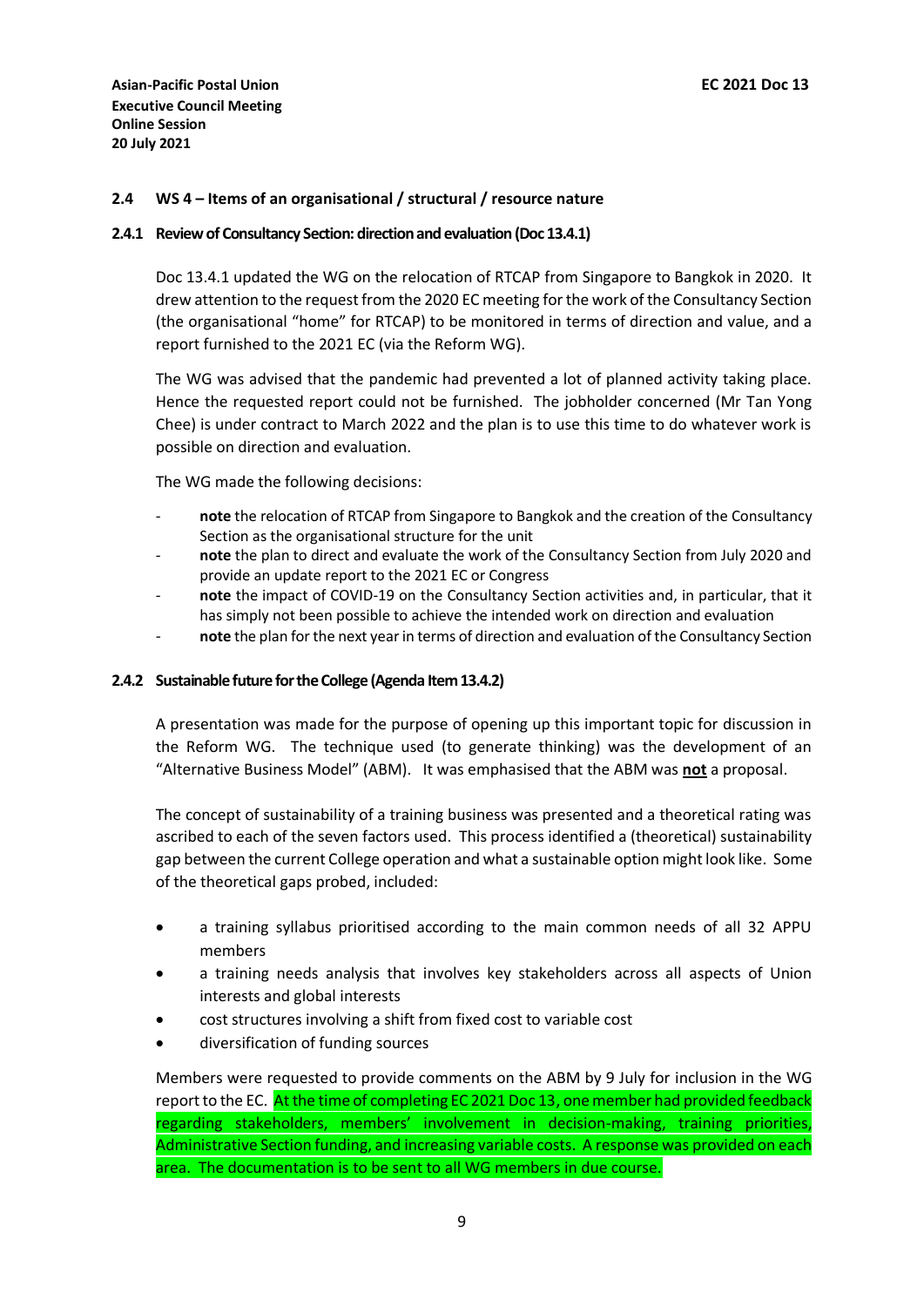In terms of the next steps, a full summary of observations, options and recommendations regarding HLSD work that has been undertaken, will be provided to the Bureau for assessment and action as appropriate.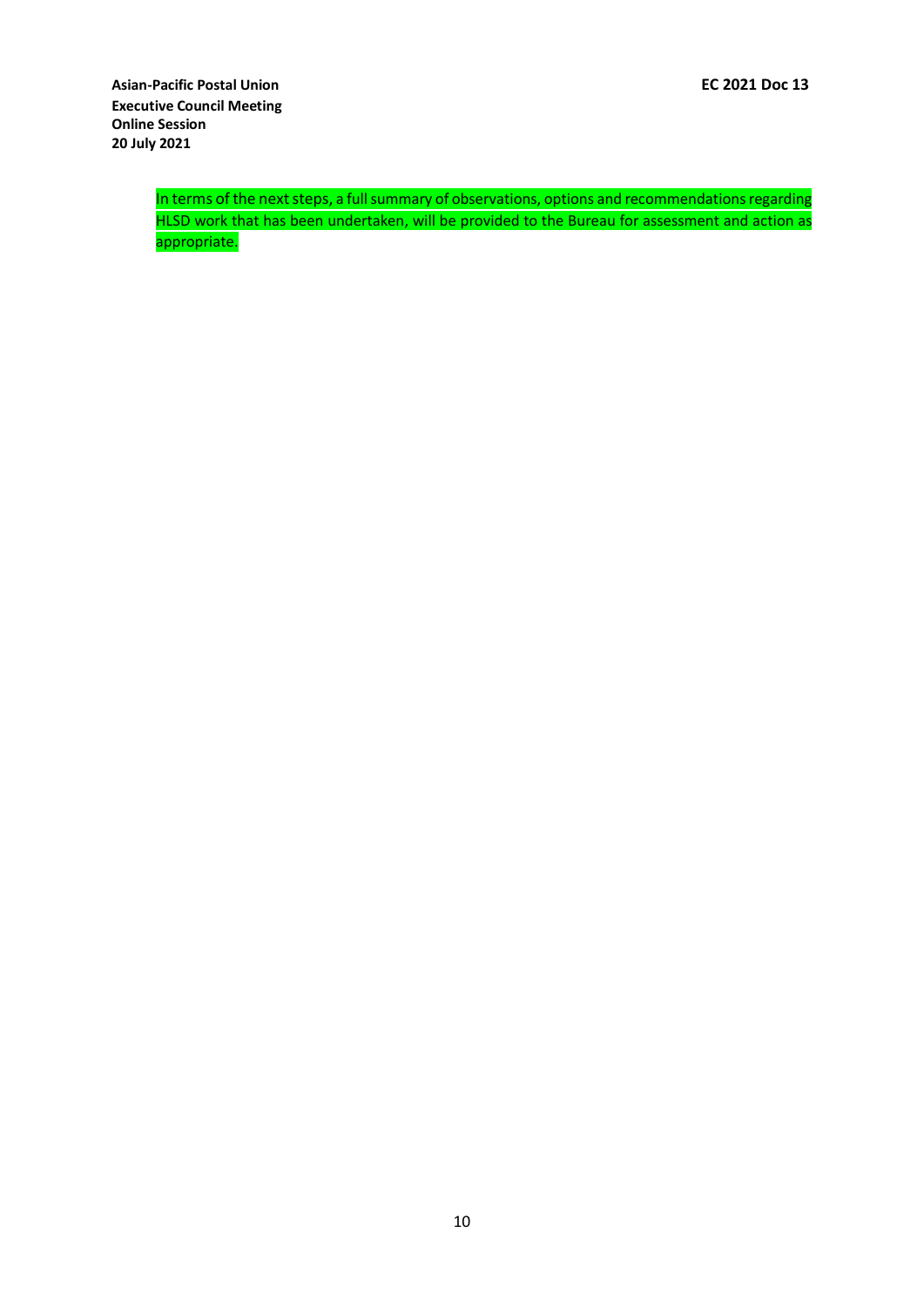## **SG Brief words at the Reform Working Group Meeting 2020**

Thank you Chair, good morning, good afternoon, good evening, dear colleagues.

Before Mark makes the Power Point presentation, I would like to say a few brief words as follows:

- 1. Four years ago, when the Reform WG established, we set up 3 main tasks or steps for the work of this working period, i.e. (i) relocation of RTCAP, (ii) to review the Union (or Bureau) structure, and (iii) to amend/update the Union Acts. Up to now we are going smoothly and successfully. We have even done more than we originally planned. Of course there are some tasks that have not been completed as initially planned, this being mostly due to the Covid-19 pandemic. I'd like to take this opportunity to thank all WG members, especially the WG Chair Mr. Lindsay Welsh, our Consultant Mark Lawley, Ms. Kwanjai and other Bureau colleagues.
- 2. What is the biggest/major problem of the APPU currently and onward? After 7 and a half years working as the legal representative of the Union, I can clearly say that it is the financial problem of the Training Section (APPC). Why do we have this problem? Because of the current structure of the Union. After the relocation of the former APPU Central Office from Manila to Bangkok to set up the APPU Bureau (former Central Office + former APPC), we merged the work and the personnel of the 2 independent organizations (actually there was Nobody to be transferred from Manila to Bangkok), but have not merged the Finance (According to the relevant documents on hand from 2002 to 2005, it should be done. Unfortunately it was not done then.)

Following the relocation of RTCAP, there are effectively 3 Sections in the Bureau, i.e. Administrative, Training and Consultancy, with 3 different budgets from 3 groups of the APPU member countries. Moreover the confirmed/sustained income of the APPC (Cash Contribution and Fellowship from the APPC GB members) is less than 50% of the total APPC budget. It is very fragile.

Now it is the good time to think and talk about this issue. The decision on the amendment of the UPU contribution system at the upcoming UPU Congress this year will offer us the best opportunity to deal with this very, very important issue at the APPU Congress next year and onward, because the APPU contribution system based on and very closed related to the UPU contribution. Therefore I strongly suggest the Reform Working Group (I also suggested the Finance Committee at its meeting last week) to propose to the Congress next year.

- 3. The relocation of RTCAP was very successful. Mr. Tan Yongchee works closely with the Bureau colleagues and contributes much exceeds the framework of RTCAP. But he is over 64 years old. It is the time to think about or to plan how to manage the RTCAP/Consultancy Section in the coming years, which will/should be a part of the APPU reform.
- 4. As I did it at our WG meeting last year, I'd strongly like to suggest that the APPU/UPU Reform WG should continue to work for the next APPU period 2023-2026, particularly if we can retain the Chairmanship of New Zealand and the Consultant (Mark Lawley).

Mr. Chair and dear colleagues, These are my brief words. Thank you for your attention. Now I would like to pass the floor to Mark for his presentation. Thank you, Chair.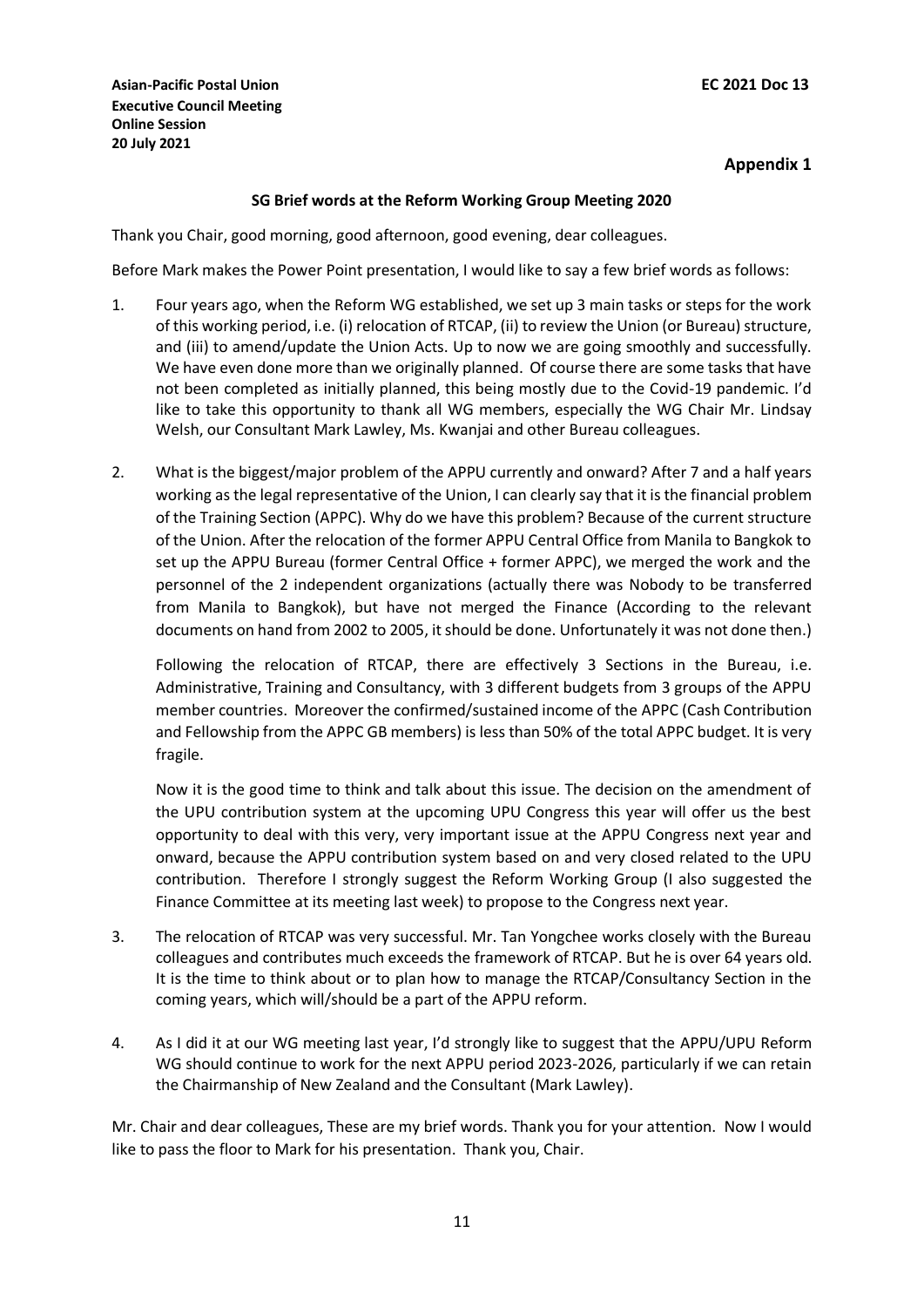1

### **Appendix 2**

### **SECRETARY GENERAL OF THE ASIAN-PACIFIC POSTAL UNION: POSITION DESCRIPTION**

## **DRAFT FOR 2021 EC APPROVAL**

*Preamble: the Position Description of the Secretary General of the APPU is drawn up in relation to Article 108 of the General Regulations of the Asian-Pacific Postal Union (APPU). The Position Description should be regarded as material that can be reviewed and updated from time to time as required by the Executive Council of the Asian-Pacific Postal Union (APPU EC). The modification of this document will be by the APPU EC as a result of its deliberations.*

### **Part 1: The Position and Key Appointment Terms**

| <b>Position Title:</b>                  | Secretary General <sup>1</sup> of the Asian-Pacific Postal Union ("APPU")                                                                                                                                                                                                          |
|-----------------------------------------|------------------------------------------------------------------------------------------------------------------------------------------------------------------------------------------------------------------------------------------------------------------------------------|
| <b>Reporting Line:</b>                  | The position reports to the Executive Council of the APPU ("APPU EC").                                                                                                                                                                                                             |
| Location:                               | Bangkok, Thailand                                                                                                                                                                                                                                                                  |
| Tenure:                                 | 4 years, in principle <sup>2</sup>                                                                                                                                                                                                                                                 |
| Salary:                                 |                                                                                                                                                                                                                                                                                    |
| <b>Benefits:</b>                        |                                                                                                                                                                                                                                                                                    |
| <b>Accommodation:</b>                   | Apartment located at the Bureau                                                                                                                                                                                                                                                    |
| <b>Commencement Date: To be advised</b> |                                                                                                                                                                                                                                                                                    |
| Scope of Job                            |                                                                                                                                                                                                                                                                                    |
|                                         | Revenue/Expenditure: Approximately US\$1,000,000 per annum                                                                                                                                                                                                                         |
| <b>Employees:</b>                       | 16 plus one on-call consultant (see Organisation Chart attached as an Appendix)                                                                                                                                                                                                    |
| Capital asset:                          | To be advised                                                                                                                                                                                                                                                                      |
|                                         | <b>Part 2: Experience and Qualifications</b>                                                                                                                                                                                                                                       |
| Language:                               | Speaks, reads and writes English fluently                                                                                                                                                                                                                                          |
| Academic:                               | Holds a university degree or equivalent tertiary qualification in such fields as<br>economics, law, science, logistics, business, education, accounting or marketing<br>(an advantage but not essential)                                                                           |
| <b>Experience:</b>                      | Has had significant practical experience in management or executive training in<br>the postal sector or related business, or in the administrative sector, or<br>experience in a coordinating role in an international postal organisation is<br>relevant (as a preferred aspect). |
|                                         | Has held a senior position in the postal sector for at least five years.                                                                                                                                                                                                           |

<sup>1</sup> This position is referred to as the **APPU Bureau Director** or **Bureau Director** in the Constitution and General Regulations of the APPU. Following a decision taken at the 2017 APPU Congress, the Union adopted the working title of **Secretary-General of the APPU.** Amendments in due course will follow to the APPU treaty documents."

<sup>&</sup>lt;sup>2</sup> The confirmed tenure will be decided by the Congress or EC when the new Secretary General is selected.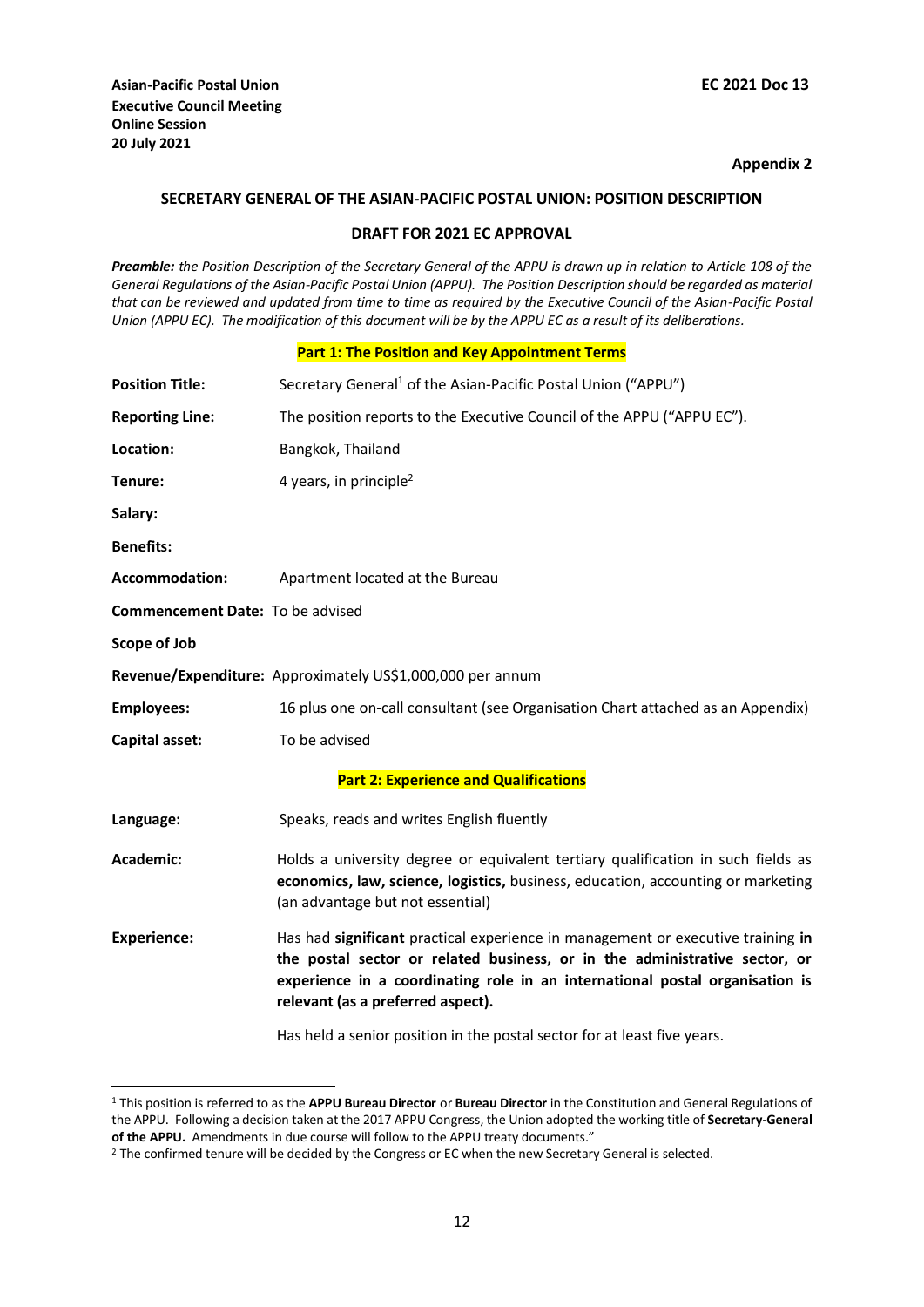### **Part 3: Purpose of Position**

The position of Secretary General of the APPU exists to lead and manage the activities of the APPU by providing the Asian-Pacific region with representation, training, consultancy services and technical support in postal matters. This is achieved in a variety of ways including, but not limited to:

- acting as the legal representative of the Union in its dealings with external organisations;
- carrying out the responsibilities for the Union in relation to its role as a Restricted Union of the Universal Postal Union (UPU);
- planning, leading and coordinating administrative and other tasks assigned to the Bureau by the APPU EC and the Governing Board, as well as those tasks prescribed in the APPU General Regulations and Rules of Procedure;
- leading and managing the staff and other employees in the Bureau in the professional and cost-effective execution of the Bureau's responsibilities;
- managing the training responsibility of the Union in a cost-effective, sustainable manner, including secretarial responsibility for the Governing Board of the Asian-Pacific Postal College;<sup>3</sup>
- implementing such measures as are necessary to achieve efficient business continuity including the continuous review of rules, regulations and general business policies of the Union;
- ensuring the interests and expectations of the membership and other stakeholders are appropriately assigned, coordinated and managed as required;
- managing relationships with APPU members; and
- ensuring, through proactive stakeholder management, a cooperative and harmonious working relationship with the other bodies of the Union as well as with key external parties.

### **Part 4: Main Focuses of Position**

There are three significant issues that the successful applicant will be required to deal with i.e.,

- the profile, activities and strategy of the APPU in the next cycle;
- the future role of the APPU as a restricted union in the UPU system; and
- the financial sustainability of activities in the Asian-Pacific Postal College

### **Part 5: Key Result Areas**

The key areas that the EC will focus on in reviewing the performance of the Secretary General include:

- the strategy and business plans for the APPU;
- the development and sustainability of the Bureau's services and markets;
- the quality and types or programs and consultancy services provided by the Bureau;
- leadership of Bureau staff;

1

- stakeholder engagement and management (internal and external); and
- promotion and discussion about major policy issues at UPU level and acceleration of collaborative initiatives with the UPU as one of its restricted unions.

### **Part 6: Supplementary Material**

To provide member governments and candidates with additional context for the position of Secretary General, a separate document has been prepared viz., **"Important Background Information for Governments and Candidates"**. It is recommended that the document be read in conjunction with the Position Description.

 $3$  The Asian-Pacific Postal College is currently the most significant part of the role of the Secretary General. Further details regarding the College can be found a[t http://www.appu-bureau.org/appc/appc-home/](http://www.appu-bureau.org/appc/appc-home/)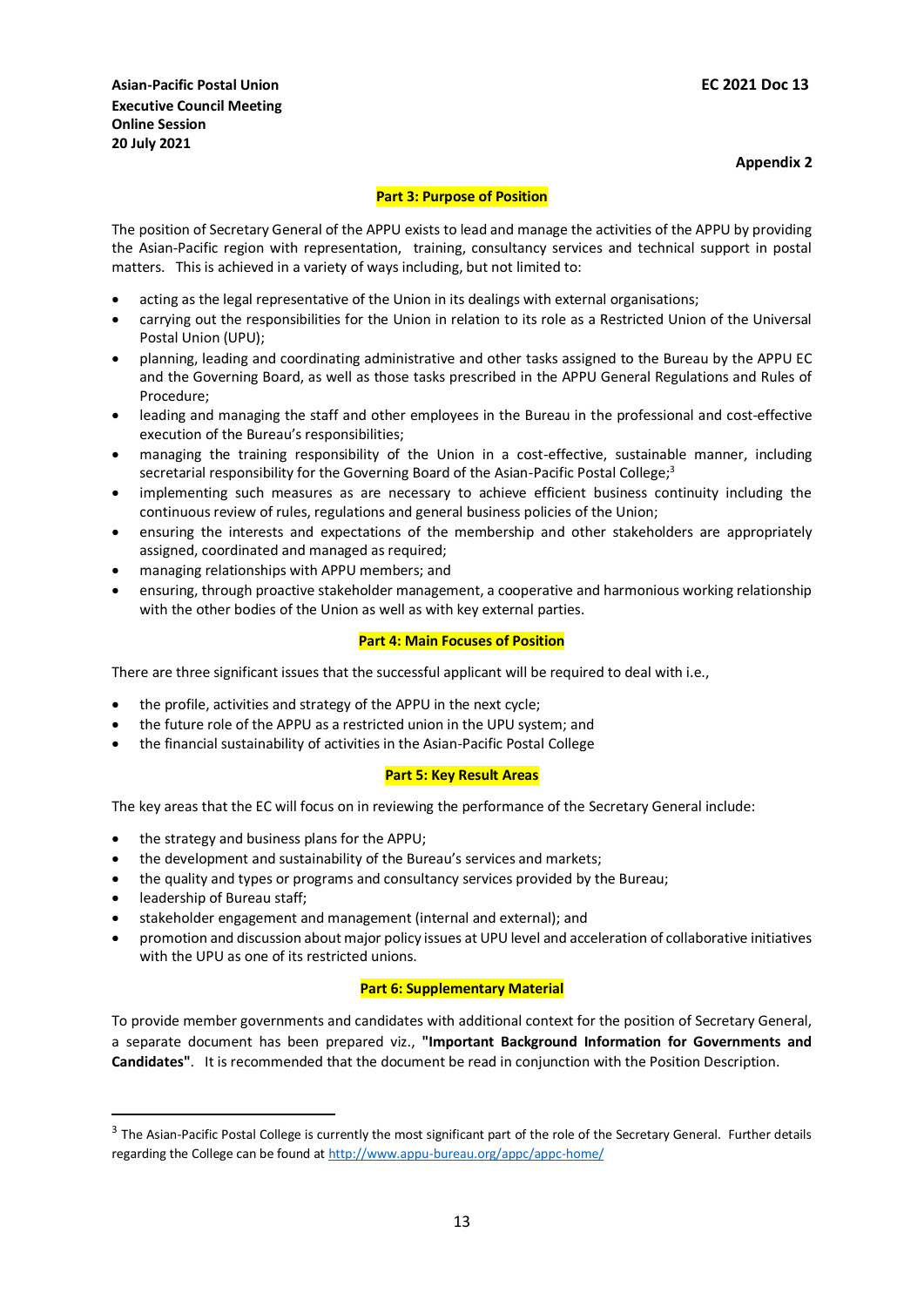## **Appendix 2**

**Appendix to Position Description**

## **APPU Bureau Organisation Chart (24 November 2020)**

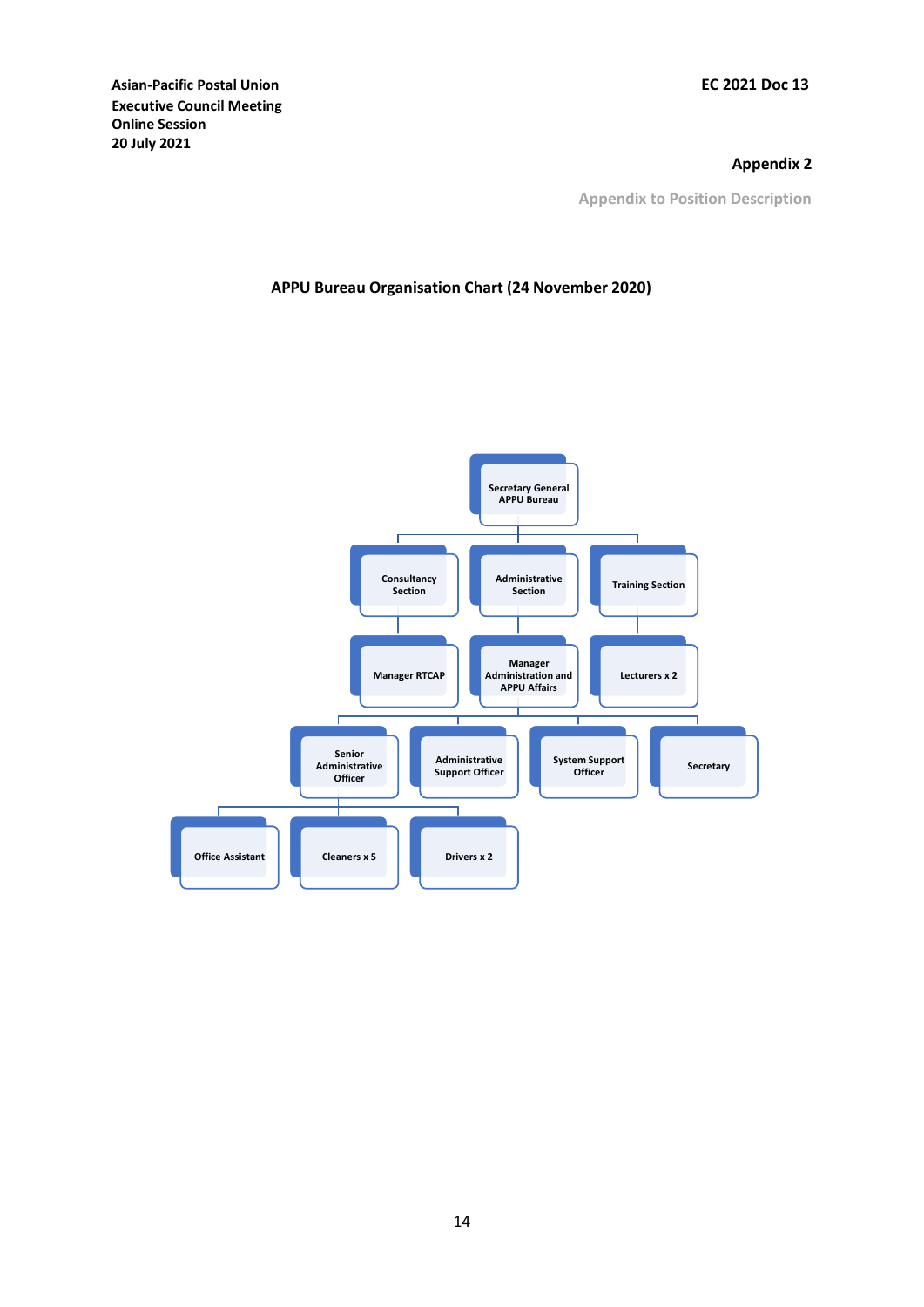## **SECRETARY GENERAL OF THE ASIAN-PACIFIC POSTAL UNION: POSITION DESCRIPTION: SUPPLEMENTARY INFORMATION**

### **Important Background Information for Governments and Candidates**

This document is referenced in Part 6 (Supplementary Information) of the Position Description for the Secretary General of the APPU . It has been prepared to assist governments and candidates with expressions of interest and nomination processes.

### **Context**

The position of Secretary General of the APPU is open to officials from the Asia-Pacific region. The jobholder will be a self-starter capable of creating and managing his/her own workload, with an acute awareness of personal accountability for achieving results.

### **Activity Sources**

In principle, the activities to be undertaken result from the interests of members as directed by the APPU Congress, the APPU EC, or the APPC Governing Board. In addition, there are external requirements arising from the UPU Strategic Plan as well as from Decisions (not amending the Acts) made by UPU Congresses.

Other activity can be generated through the regular communications from the UPU (circulars and circularletters), the Regional Development Projects, and the servicing of the four-year cycle of strategy and planning led by the UPU.

### **Networks and Stakeholder Management (Relationships)**

The position has a:

- functional network (Thai Government, APPU EC, APP Cooperative, APPC Governing Board, UPU IB, UPU Regional Project Coordinator);
- member network (APPU members); and a
- peer network (other Restricted Unions, international organisations and other parties).

A chart showing the three stakeholder groupings is attached as an Appendix.

A planned approach for the development and maintenance of the relationships with each of these networks is expected.

### **Management Tools**

In order to create and manage expectations (particularly with the Secretary General's functional network), a variety of tools will be used e.g., a Four-Year Plan (prepared between the UPU and APPU Congresses), standard business plans, audit reports, and stakeholder surveys.

### **Reporting**

1

It is a standard business process for three main reports to be prepared each year as set out below.

• A plan<sup>4</sup> for the year ahead in terms of activities, budget, etc, including the main Key Performance Indicators (KPIs) and how these will be measured. This is normally signed off between the jobholder and the person to whom he/she reports (i.e., the APPU EC represented either by the Chair or, depending on organisational decisions that may be made, a Personnel Committee acting for the EC).

<sup>4</sup> The Plan incorporates the Administrative, Consultancy and Training Sections.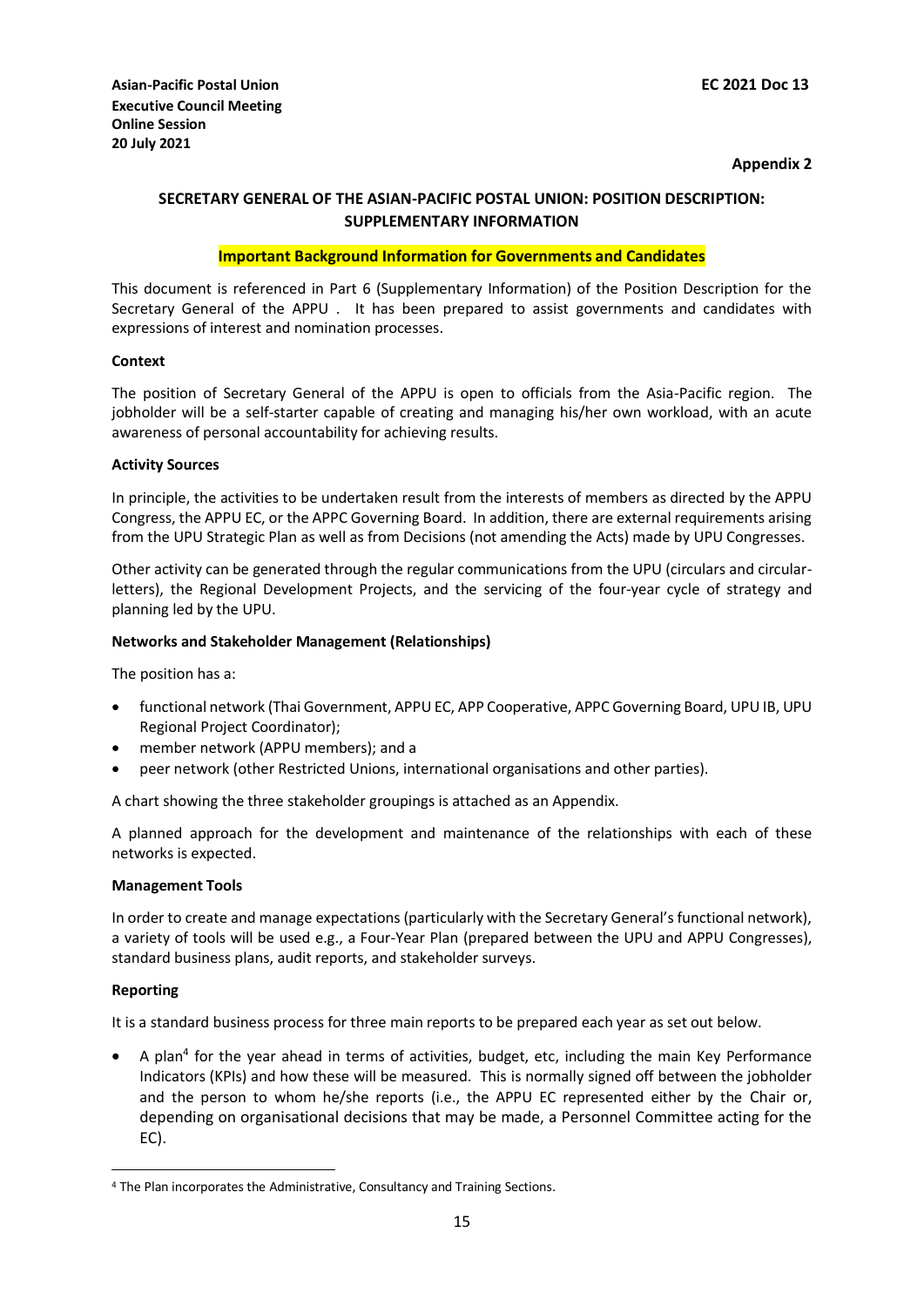- A report indicating progress against KPIs after the first six months of the year (submitted to the EC Chair or, depending on organisational decisions that may be made, a Personnel Committee acting for the EC).
- A report indicating performance against KPIs for the full year. This report determines the overall performance of the jobholder. It would be submitted to the EC Chair or, depending on organisational decisions that may be made, a Personnel Committee acting for the EC). The EC would, in due course, confirm the performance level attained.

In addition, key events such as overseas visits, important meetings and one-off projects should be reported on (it being noted that, where overseas travel is concerned, participation and reporting is to be aligned with KPIs). Such reports should either cover an agreed agenda and/or pay careful attention to what stakeholders need to read.

## **Financial Management**

A jobholder in any business is expected to manage financial matters responsibly. This means, among other things, knowing the procedures and limits of delegated authorities, being fully accountable for personal expenditure, maintaining transparency in all financial matters, and leading by example in the conservation of costs.

Financial management includes competence in numeracy, as well as the ability to analyse financial trends and anticipate financial issues.

## **Human Resources Managemen**t

The Bureau is to gradually move to activity management that is driven by the standard processes of Position Description, setting of objectives, performance management, and reporting of results via an appraisal method.

In addition, the Secretary General should have a formal feedback survey once a year conducted among the Bureau staff.

The jobholder will be looked to as a modern-day manager with competence and track-record in three current key areas of human resource management i.e., soft skills, equitable sharing of workload, and work/life balance.

## **Person Specification**

The ideal person in the Secretary General position would have the following skills, attributes, knowledge and experience.

- **Management style**
	- Leadership: communicates and drives a clear and united vision, generates enthusiasm and commitment, and supports other leaders.
	- Relationships: builds long-lasting, successful relationships with members, stakeholders and staff.
	- Communications: presents oral and written messages in a clear and articulate manner and negotiates persuasively to facilitate mutually beneficial solutions.
	- Team-work: can create and maintain an environment that facilitates cooperation and partnership.
	- Cultural Awareness: is sensitive to people from different cultures and beliefs, and values individual differences and diversity.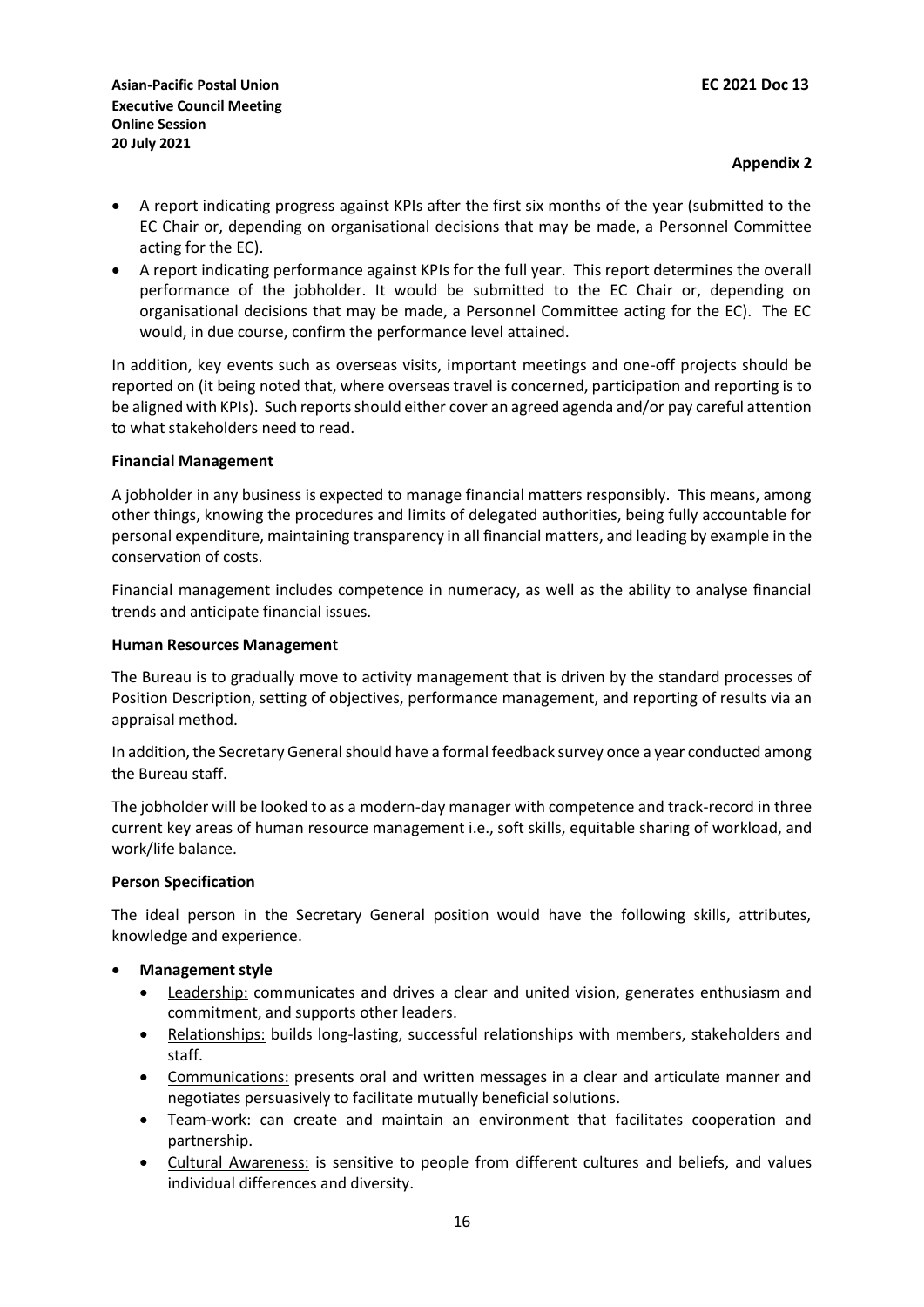- **Task**
	- Strategic Thinking: identifies issues and opportunities, and develops solutions with long-term viability.
	- Business Perspective: manages their area of responsibility as a business operation and unifies business units with the strategic direction.
	- Planning and Organizing: plans, organizes and delegates work appropriately.
	- Improvement Focus: seeks to understand who the stakeholders are, their needs and expectations.
- **Personal**
	- Impact: advocates effectively and acts appropriately as an ambassador and spokesperson in public and internal forums, with utmost integrity and professionalism.
	- Initiative and Drive: focuses on results, takes action, demonstrates responsibility and accountability, and seizes opportunities.

## **Expertise and Knowledge:**

- Business Planning: prepares effective business and operational plans that align with organisational objectives and financial forecasts.
- Project Management: plans and manages multiple projects to successful conclusion.
- Representation: understands the region's issues and priorities and is able to position them in forums, particularly in the UPU, tactfully and effectively.
- Training: knows a range of adult training and educational methods and understands adult learning.
- Postal Knowledge: understands and monitors the challenges and best practices in the postal sector both regionally and internationally.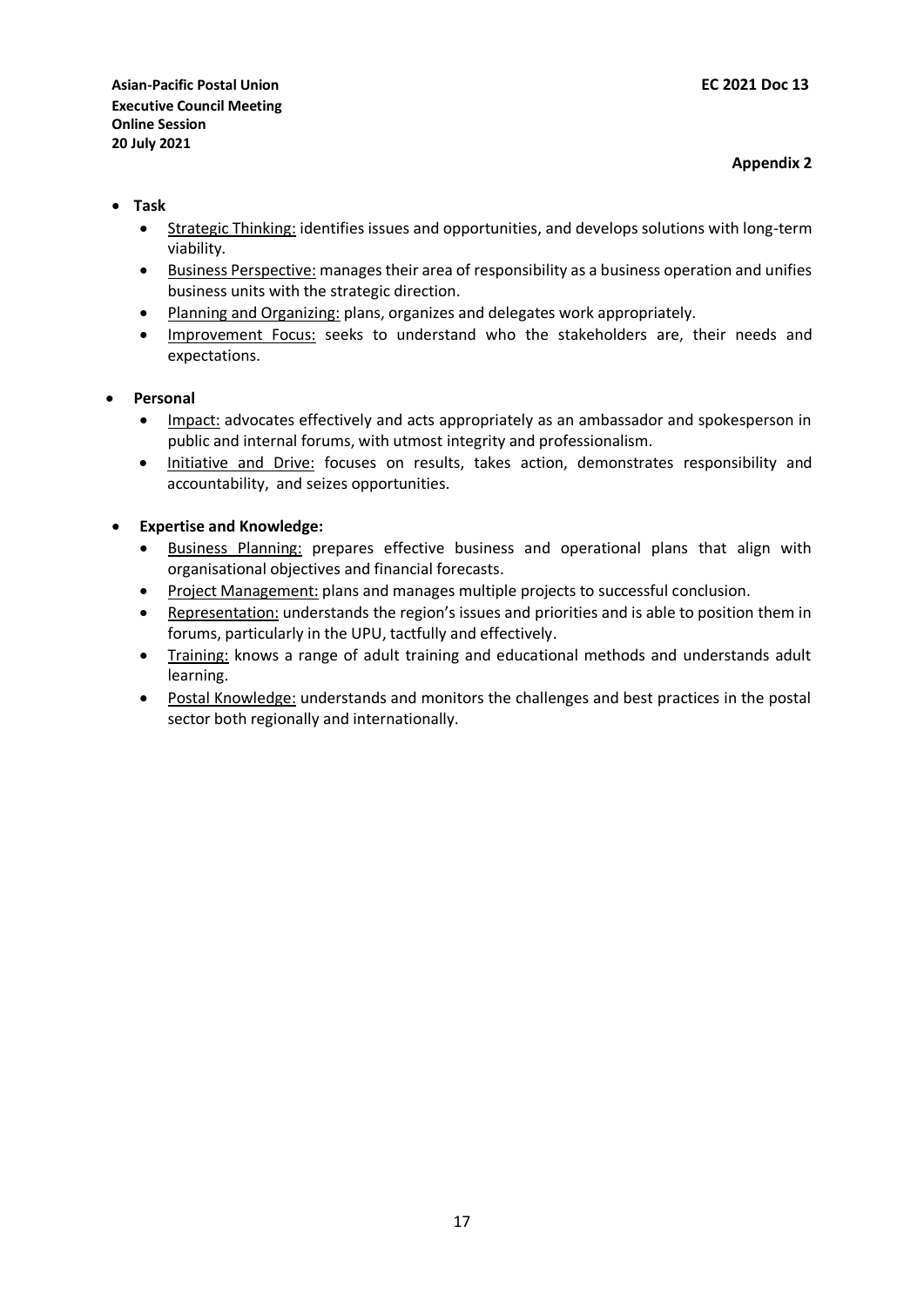**Appendix 2**

**Appendix to Supplementary Information**

# **Internal and External Stakeholder Groupings for APPU Secretary General**

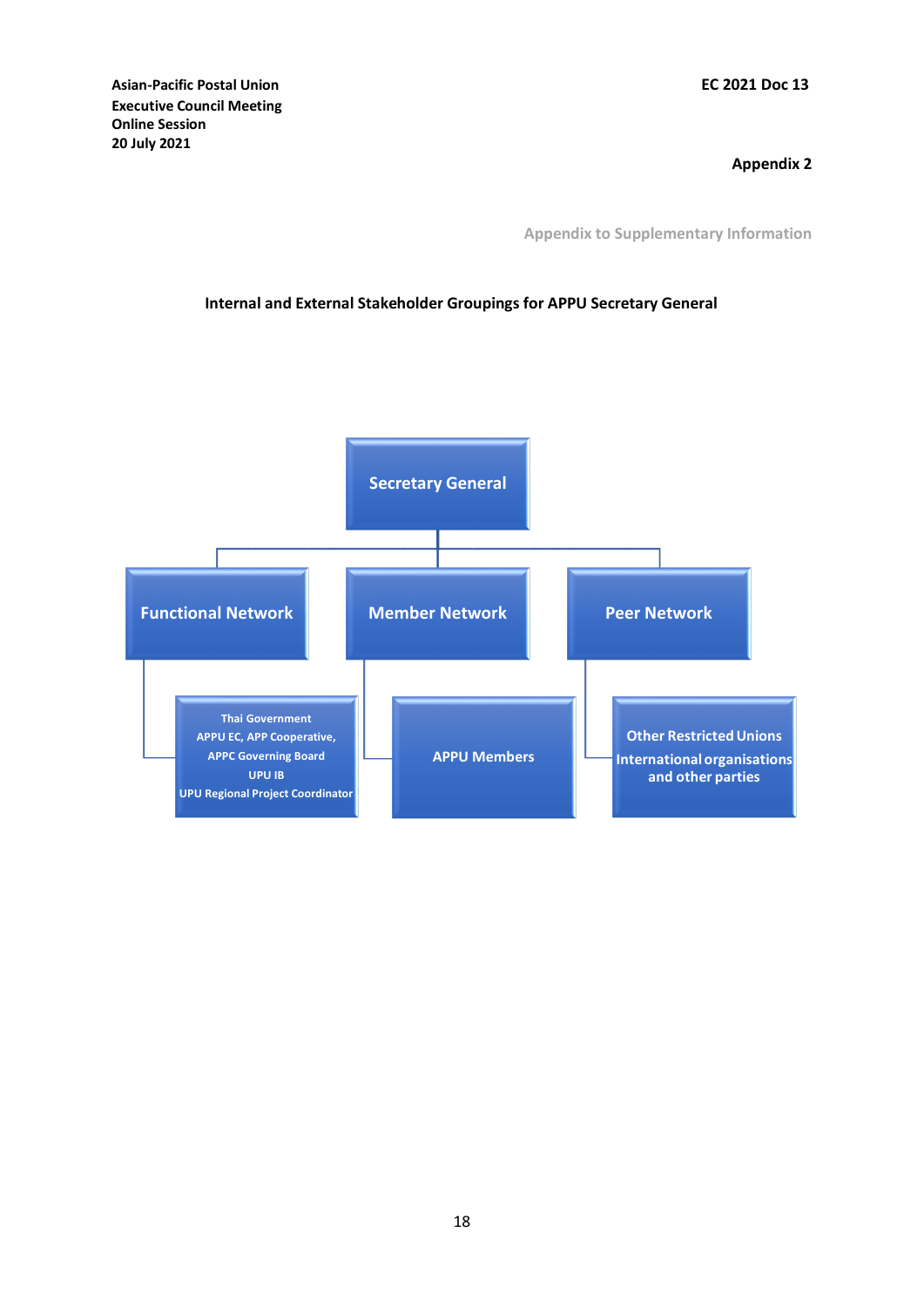### **Draft Amendments to General Regulations of the APPU Bureau**

#### **Administrative Direction 1**

Replace the current Article 9 with the following text.

### **Article 9: Secretary General Position Description (SG PD)**

#### **Purpose of Position**

The position of Secretary General of the APPU exists to lead and manage the activities of the APPU by providing the Asian-Pacific region with representation, training, consultancy services and technical support in postal matters. This is achieved in a variety of ways including, but not limited to:

- acting as the legal representative of the Union in its dealings with external organisations;
- carrying out the responsibilities for the Union in relation to its role as a Restricted Union of the Universal Postal Union (UPU);
- planning, leading and coordinating administrative and other tasks assigned to the Bureau by the APPU EC and the Governing Board, as well as those tasks prescribed in the APPU General Regulations and Rules of Procedure;
- leading and managing the staff and other employees in the Bureau in the professional and cost-effective execution of the Bureau's responsibilities;
- managing the training responsibility of the Union in a cost-effective, sustainable manner, including secretarial responsibility for the Governing Board of the Asian-Pacific Postal College;
- implementing such measures as are necessary to achieve efficient business continuity including the continuous review of rules, regulations and general business policies of the Union;
- ensuring the interests and expectations of the membership and other stakeholders are appropriately assigned, coordinated and managed as required;
- managing relationships with APPU members; and
- ensuring, through proactive stakeholder management, a cooperative and harmonious working relationship with the other bodies of the Union as well as with key external parties.

### **Main Focuses of Position**

There are three significant issues that the successful applicant will be required to deal with i.e.,

- the profile, activities and strategy of the APPU in the next cycle;
- the future role of the APPU as a restricted union in the UPU system; and
- the financial sustainability of activities in the Asian-Pacific Postal College

#### **Key Result Areas**

The key areas that the EC will focus on in reviewing the performance of the Secretary General include:

- the strategy and business plans for the APPU;
- the development and sustainability of the Bureau's services and markets;
- the quality and types or programs and consultancy services provided by the Bureau;
- leadership of Bureau staff;
- stakeholder engagement and management (internal and external); and
- promotion and discussion about major policy issues at UPU level and acceleration of collaborative initiatives with the UPU as one of its restricted unions.